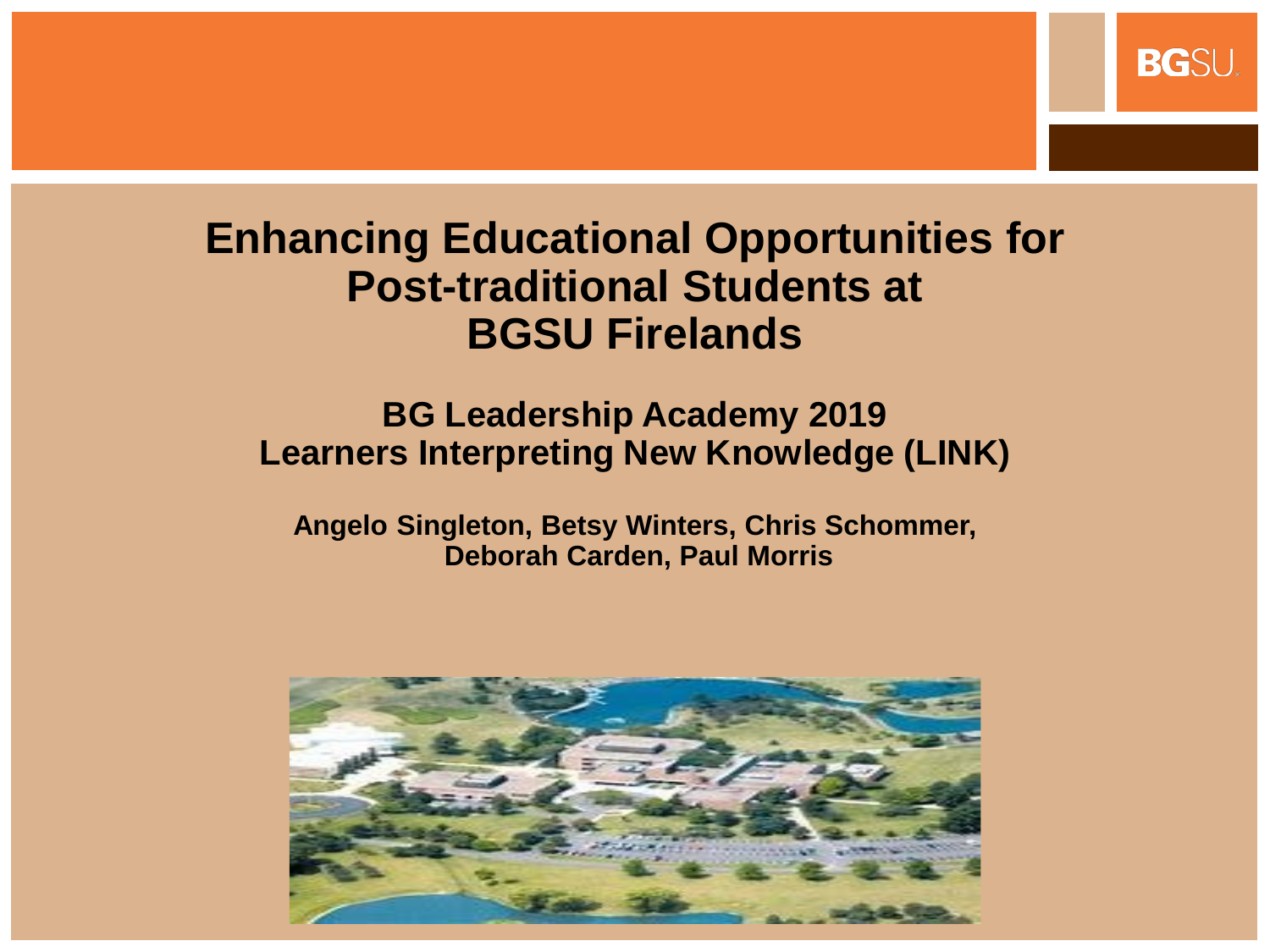# Presentation Overview

#### • **Challenges Facing Post-Traditional Students**

- Available Resources
- Issues
- Enrollment Data
- **Solutions** 
	- Our Proposal
	- Alignment with the University Strategic Plan



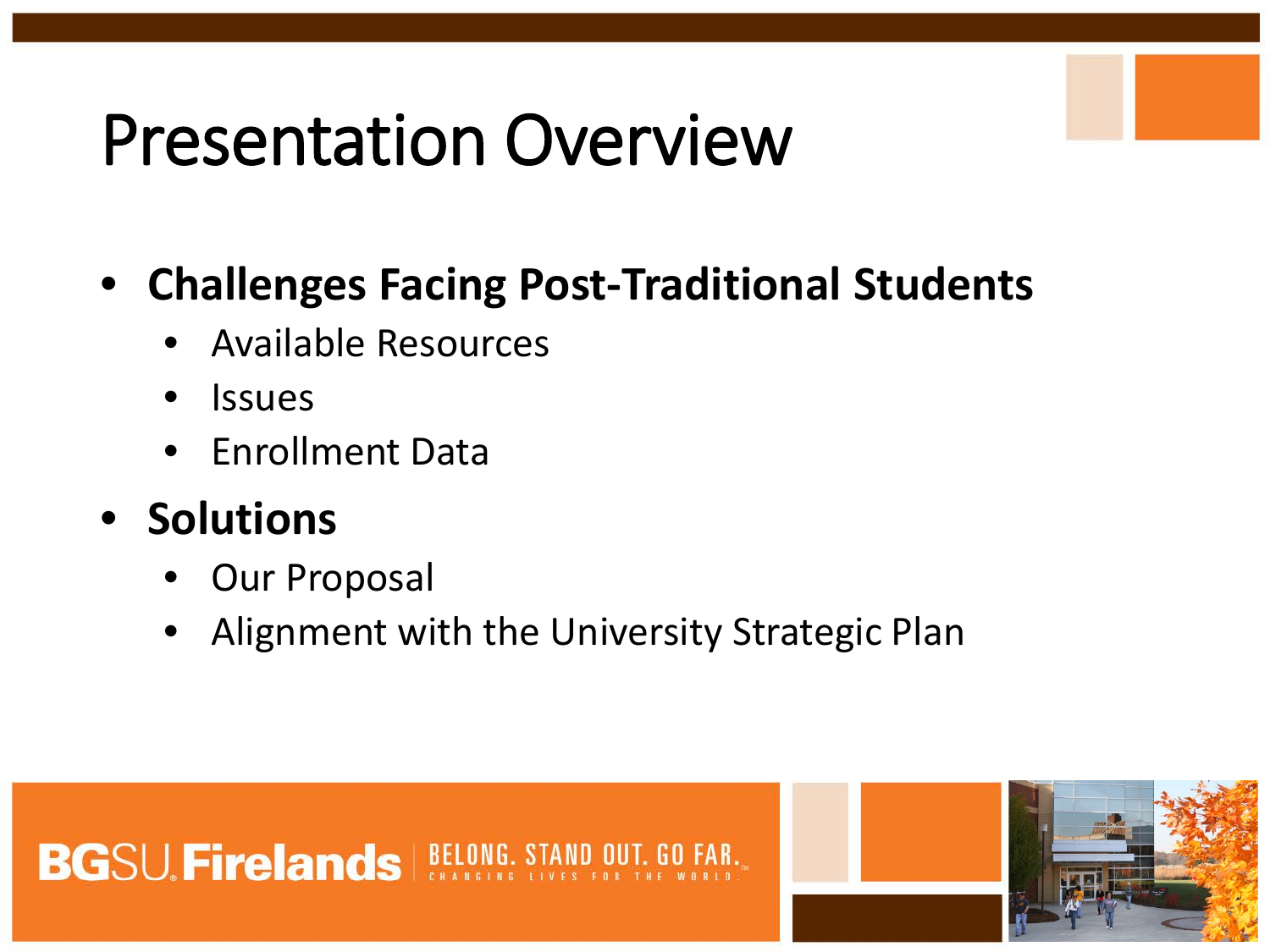## What defines a Post Traditional Student?

- **BGSU defines Post Traditional Students as:**
	- Aged 23 or older
	- A parent
	- Have served in the military



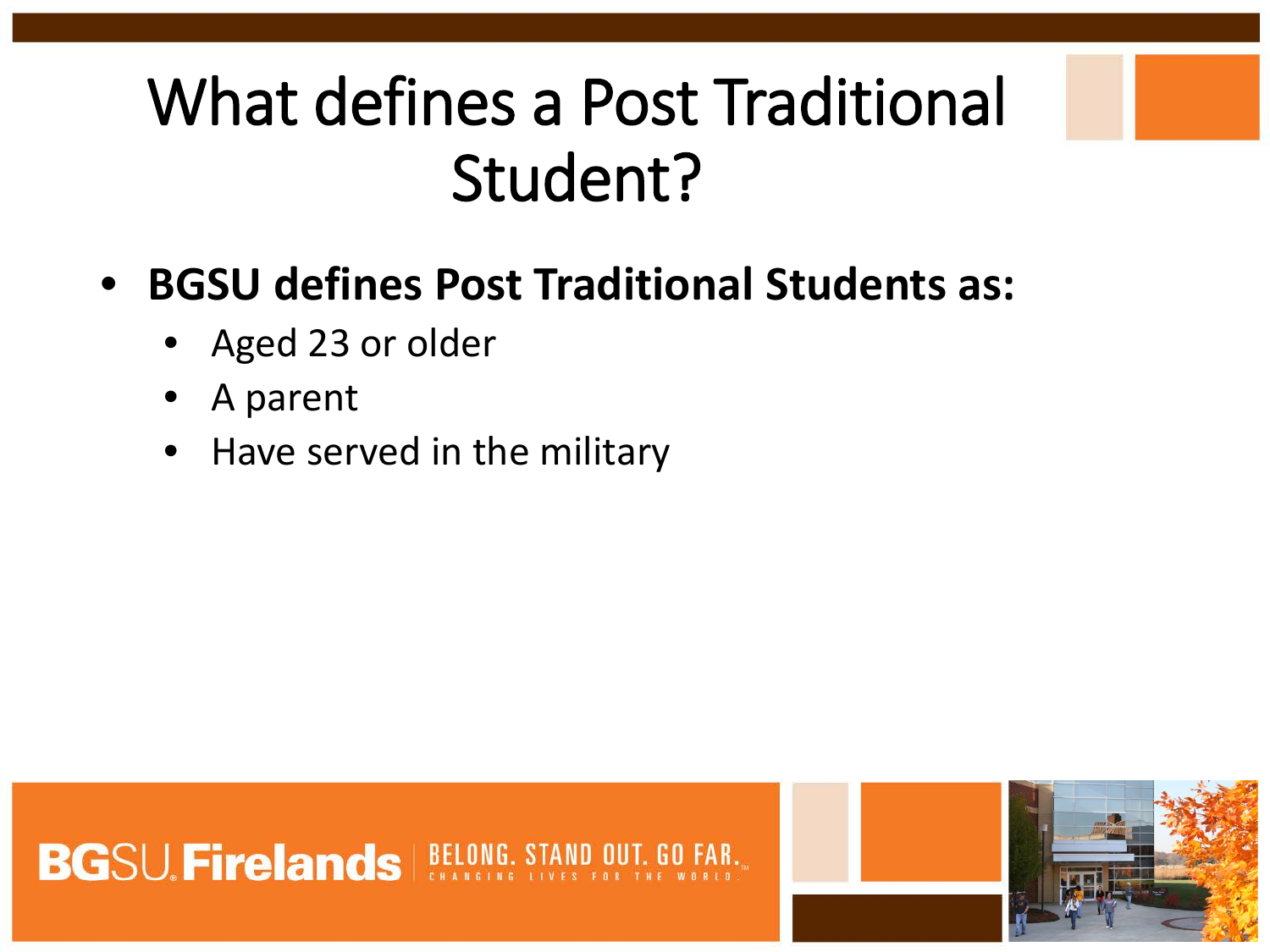# BGSU Post Traditional Student Resources

- **Non-traditional link on website**
	- [https://www.bgsu.edu/admissions/nontraditional](https://www.bgsu.edu/admissions/nontraditional-students.html)students.html

### • **Non-traditional and Military Student Services**

- Staff of 7
- Helps to engage Post Traditional Student with one another to form a community/support system
- Many events to support Post Traditional Student's
	- Falcon Family Study Night

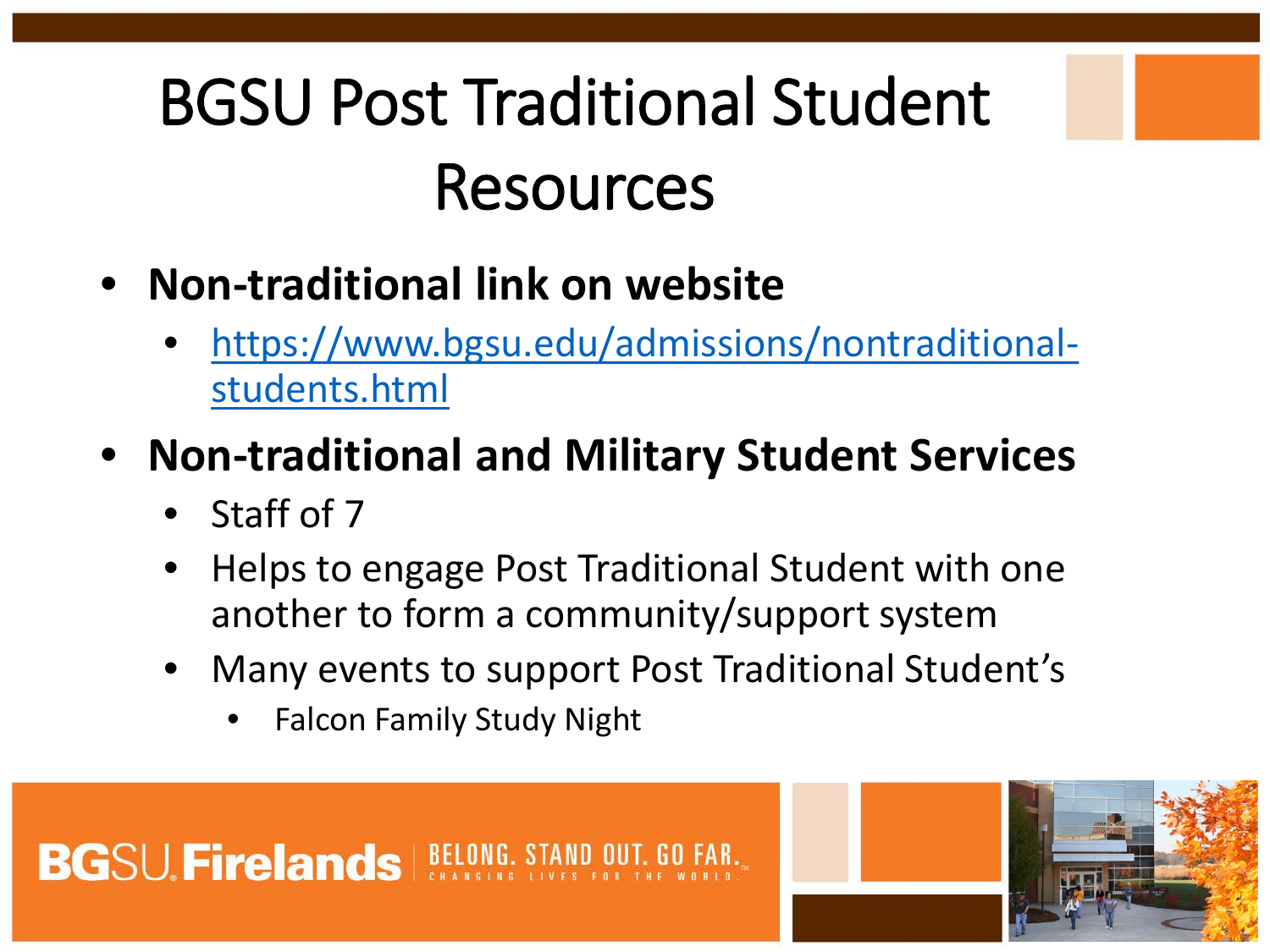## BGSU-Firelands Post Traditional Student Resources



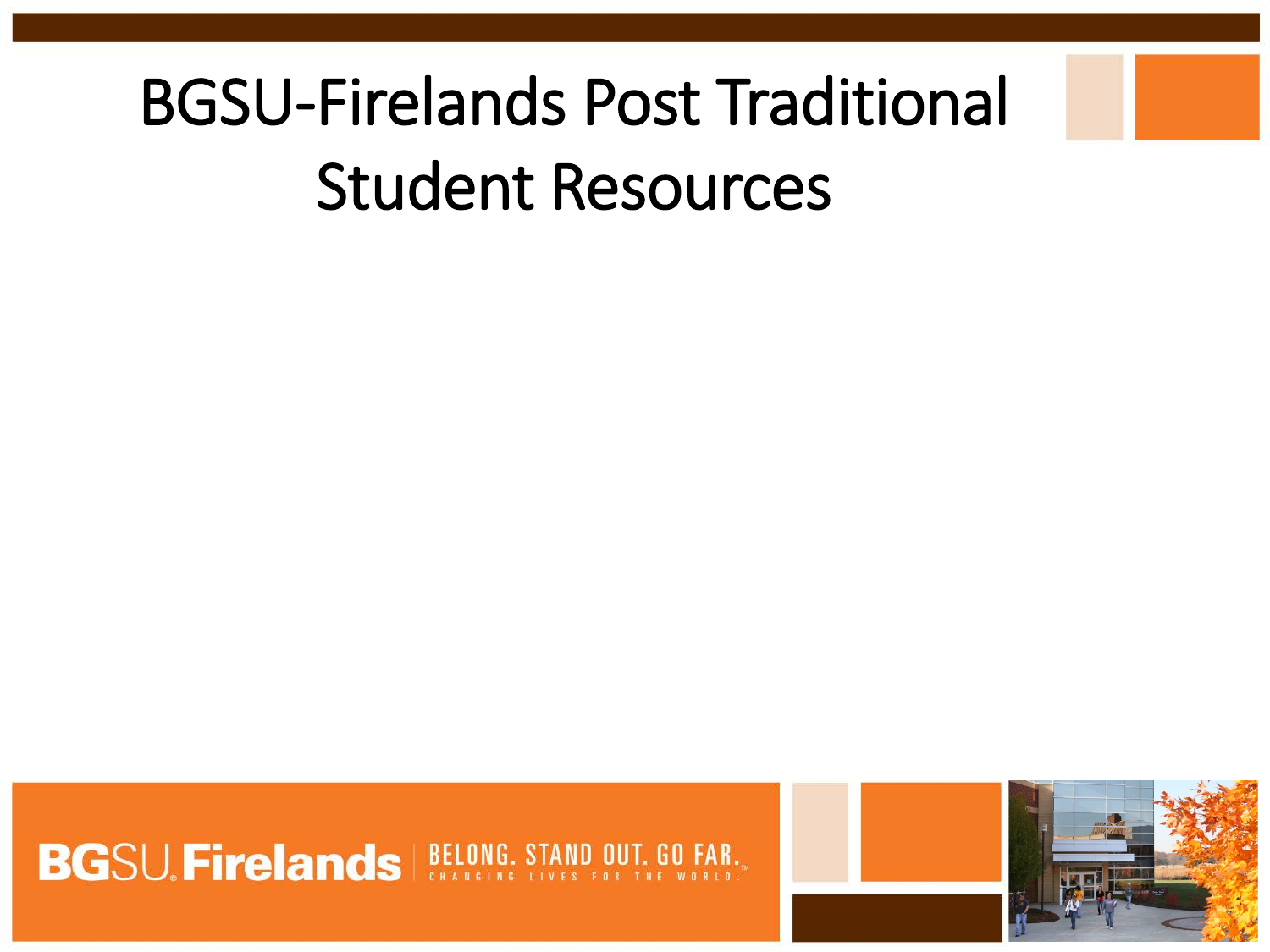### Issues for Post Traditional Student's

- **BGSU-Firelands Post Traditional Student's do not have same access to support services**
- **Do not share an identity with BGSU campus students**
- **Cost**
- **Time**
- **Family/job obligations**



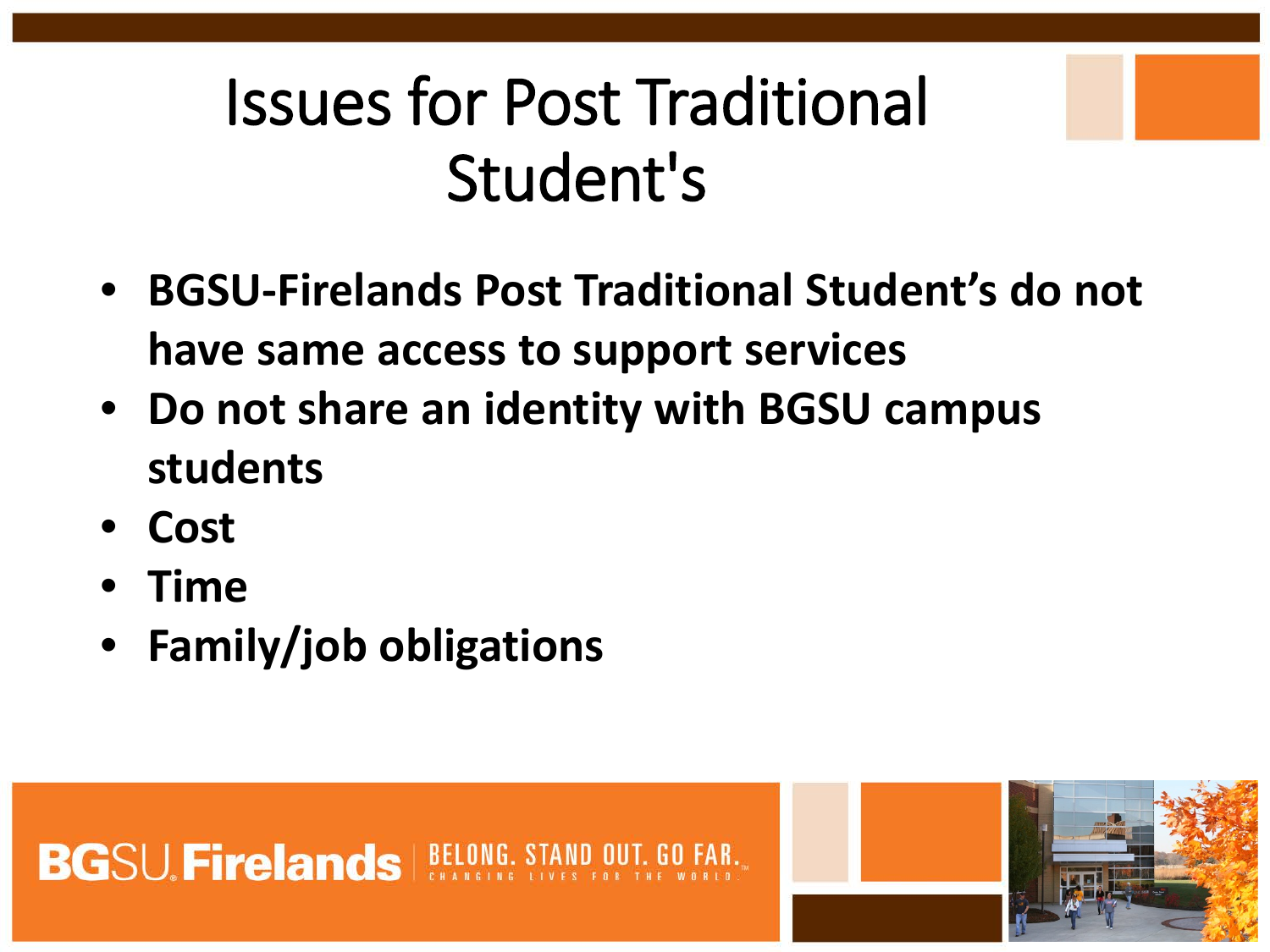*"I have wanted to return to college for the last ten years. Unfortunately, I had not had the financial means in the past to pay off the debts that would make it possible to return. After years of being frustrated with doing work that was not fulfilling to me, I knew it was time to get serious about returning to school to pursue a career with purpose."*

• Firelands student, male, age 34



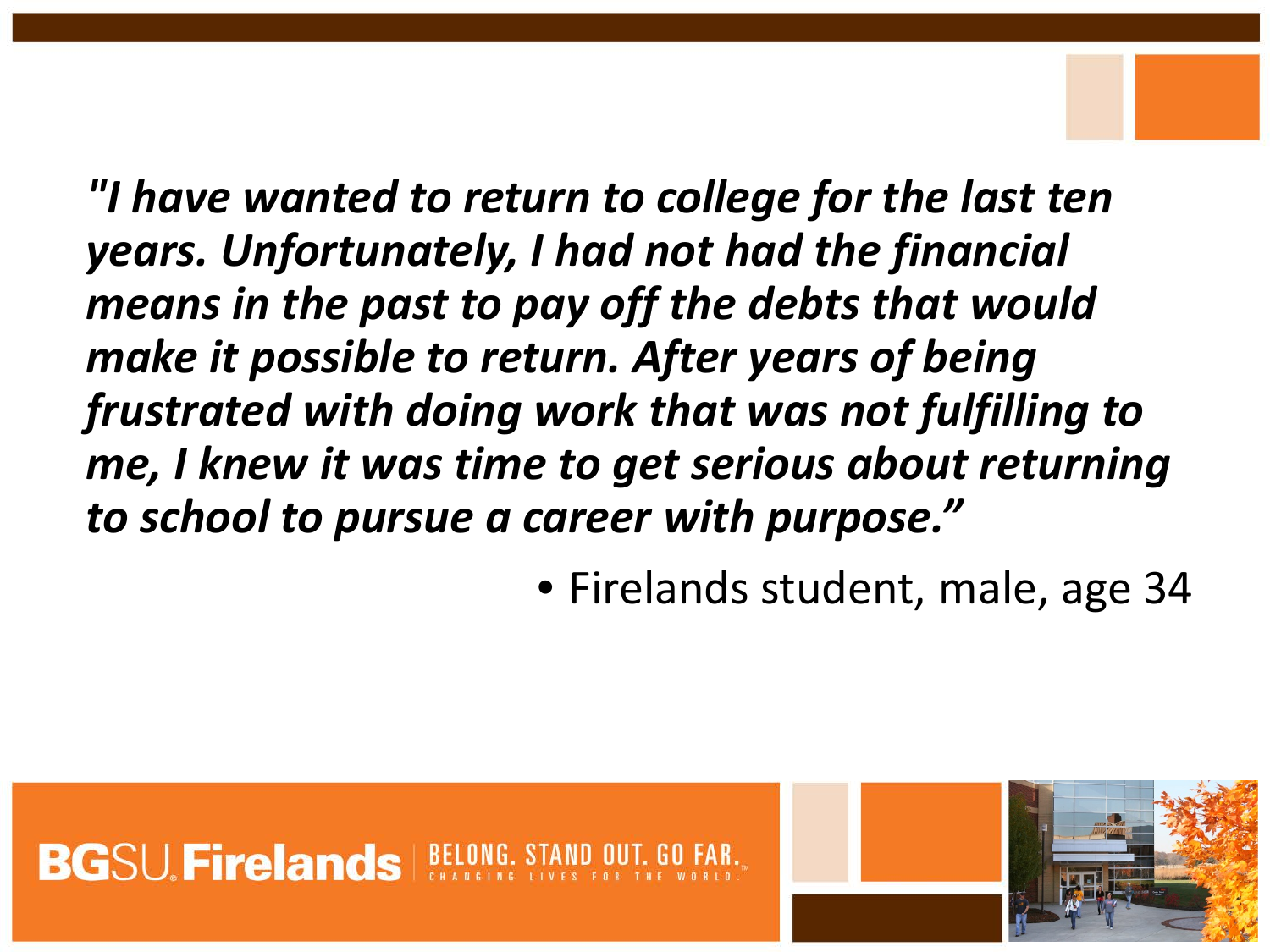## BGSU-Firelands Post Traditional Student Data



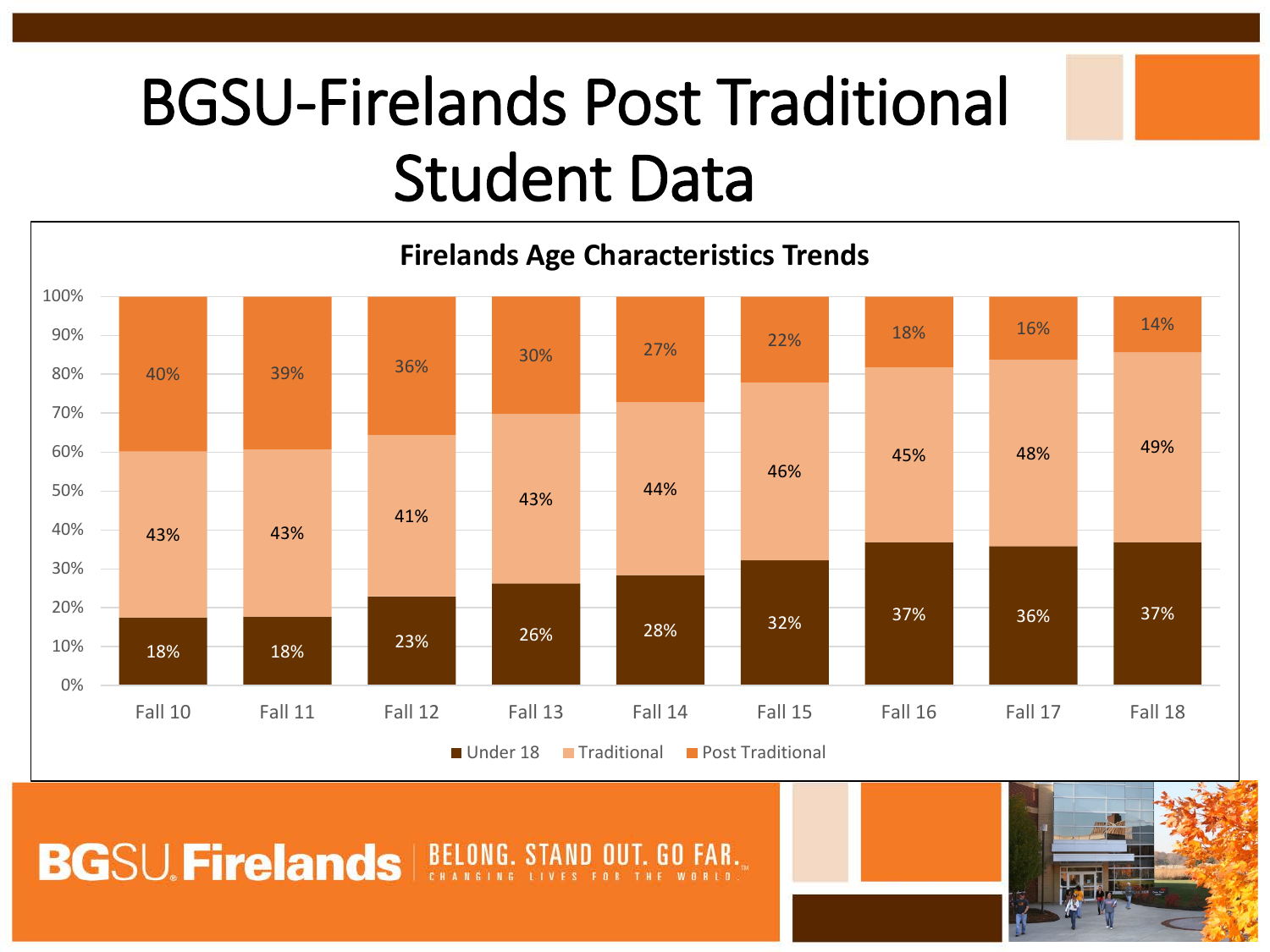## Benchmarking Post Traditional Enrollment

| <b>Institution Name</b>   | <b>Fall 2009</b> | <b>Fall 2010</b> | <b>Fall 2011</b> | <b>Fall 2012</b> | <b>Fall 2013</b> | <b>Fall 2014</b> | <b>Fall 2015</b> | <b>Fall 2016</b> | <b>Fall 2017</b> | Fall 10-Fall 17 %<br>Change |
|---------------------------|------------------|------------------|------------------|------------------|------------------|------------------|------------------|------------------|------------------|-----------------------------|
| <b>BGSU Firelands</b>     | 904              | 1003             | 949              | 856              | 739              | 621              | 501              | 394              | 321              | $-68.0%$                    |
| UA Wayne College          | 668              | 762              | 711              | 637              | 564              | 445              | 411              | 316              | 244              | $-68.0%$                    |
| <b>KSU Tuscarawas</b>     | 1479             | 1218             | 1119             | 1050             | 853              | 788              | 675              | 546              | 478              | $-60.8%$                    |
| <b>OSU Mansfield</b>      | 348              | 317              | 298              | 242              | 201              | 192              | 158              | 124              | 129              | $-59.3%$                    |
| OU Southern               | 1090             | 1125             | 1009             | 1047             | 959              | 958              | 579              | 473              | 474              | $-57.9%$                    |
| OU Chillicothe            | 1129             | 1204             | 1109             | 1084             | 985              | 861              | 623              | 559              | 524              | $-56.5%$                    |
| OU Eastern                | 223              | 281              | 311              | 377              | 357              | 337              | 136              | 137              | 127              | $-54.8%$                    |
| <b>KSU Trumbull</b>       | 984              | 1604             | 1614             | 1415             | 1337             | 1179             | 1007             | 848              | 728              | $-54.6%$                    |
| Terra                     | 1383             | 1667             | 1669             | 1529             | 1293             | 1039             | 914              |                  | 786              | $-52.8%$                    |
| LCCC                      | 5485             | 6066             | 5793             | 5301             | 5261             | 4342             | 3778             | 3867             | 3369             | $-44.5%$                    |
| <b>KSU Stark</b>          | 1238             | 1743             | 1796             | 1668             | 1589             | 1460             | 1287             | 1174             | 1020             | $-41.5%$                    |
| <b>KSU East Liverpool</b> | 570              | 642              | 689              | 686              | 711              | 618              | 465              | 489              | 406              | $-36.8%$                    |

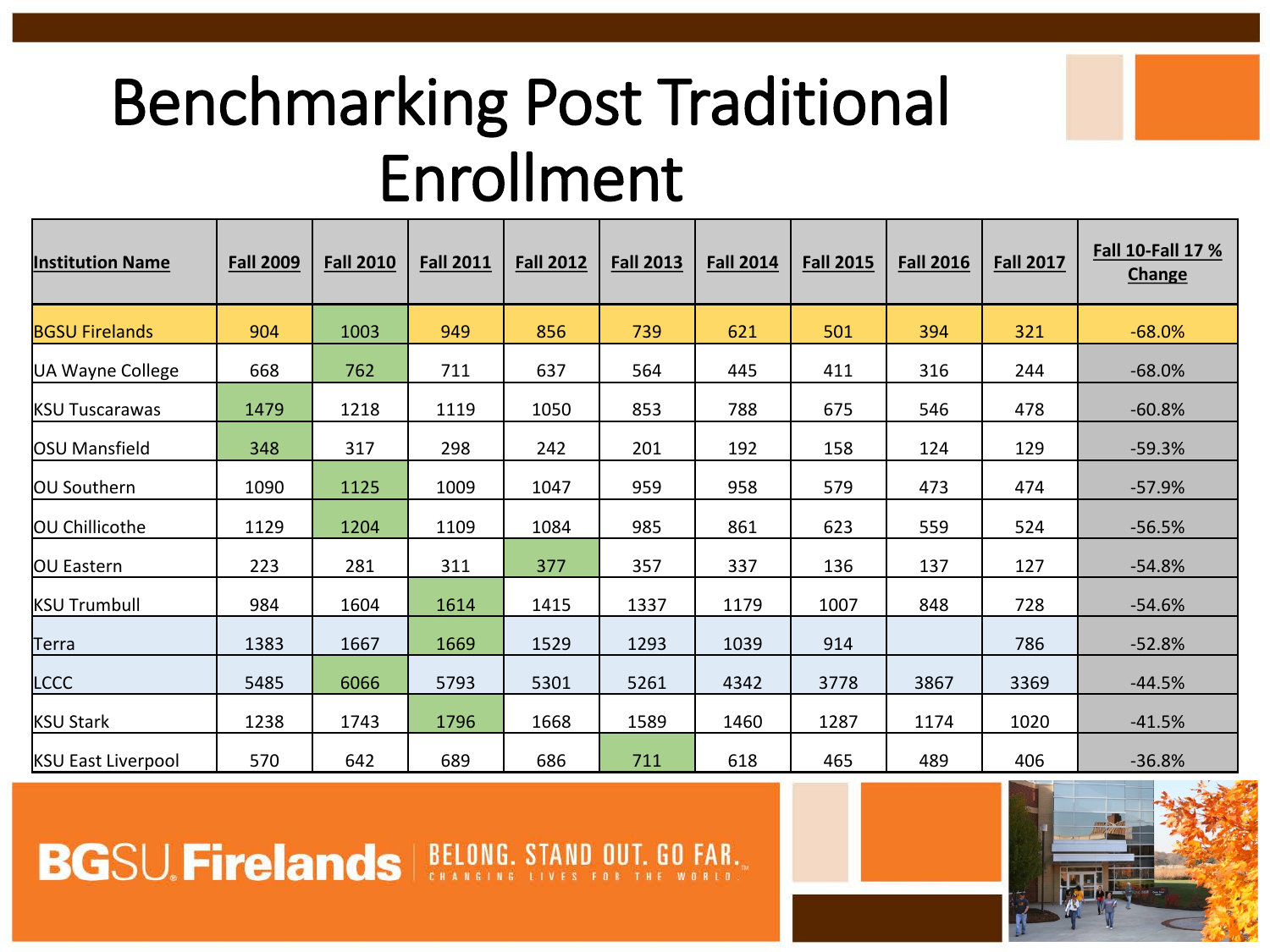## Data (cont.)

• **BGSU-Firelands - Post-traditional Top 5 Areas of Study**

| <b>Term</b> | <u>#1</u> | <u>#2</u>                                        | $\frac{113}{11}$                   | <u>#4</u>                                                                             | <u>#5</u>                          |
|-------------|-----------|--------------------------------------------------|------------------------------------|---------------------------------------------------------------------------------------|------------------------------------|
| Fall 2010   | Nursing   | Undecided                                        |                                    | Respiratory Care Technology Inclusive Early Childhood Education-AAS Associate of Arts |                                    |
| Fall 2011   | Nursing   | Undecided                                        | <b>Associate of Arts</b>           | <b>Bachelor of Liberal Studies</b>                                                    | <b>Respiratory Care Technology</b> |
| Fall 2012   | Nursing   | Undecided                                        | <b>Bachelor of Liberal Studies</b> | Inclusive Early Childhood Education-AAS Respiratory Care Technology                   |                                    |
| Fall 2013   | Nursing   | Bachelor of Liberal Studies Associate of Science |                                    | Inclusive Early Childhood Education-AAS Radiologic Technology                         |                                    |
| Fall 2014   | Nursing   | Bachelor of Liberal Studies Associate of Science |                                    | <b>Business Administration</b>                                                        | Social Work                        |
| Fall 2015   | Nursing   | Associate of Science                             | <b>Business Administration</b>     | <b>Respiratory Care Technology</b>                                                    | Undecided                          |
| Fall 2016   | Nursing   | <b>Business Administration</b>                   | <b>Bachelor of Liberal Studies</b> | <b>Respiratory Care Specialization-BAHS</b>                                           | Associate of Science               |
| Fall 2017   | Nursing   | Business Administration                          | Associate of Science               | <b>Bachelor of Liberal Studies</b>                                                    | <b>Respiratory Care Technology</b> |
| Fall 2018   | Nursing   | Associate of Science                             | <b>Bachelor of Liberal Studies</b> | General Business Management                                                           | Radiologic Technology              |

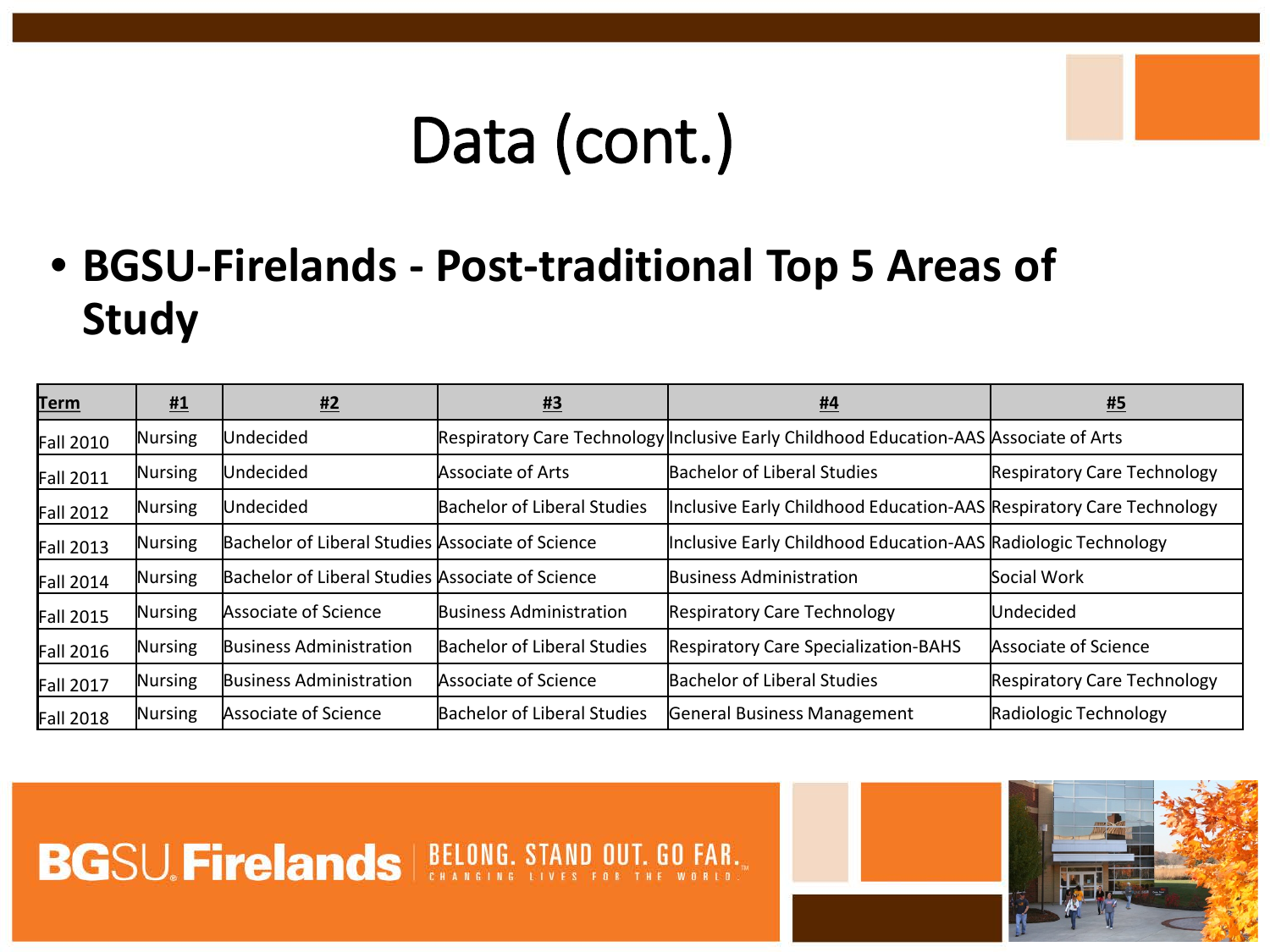## Data (cont.)



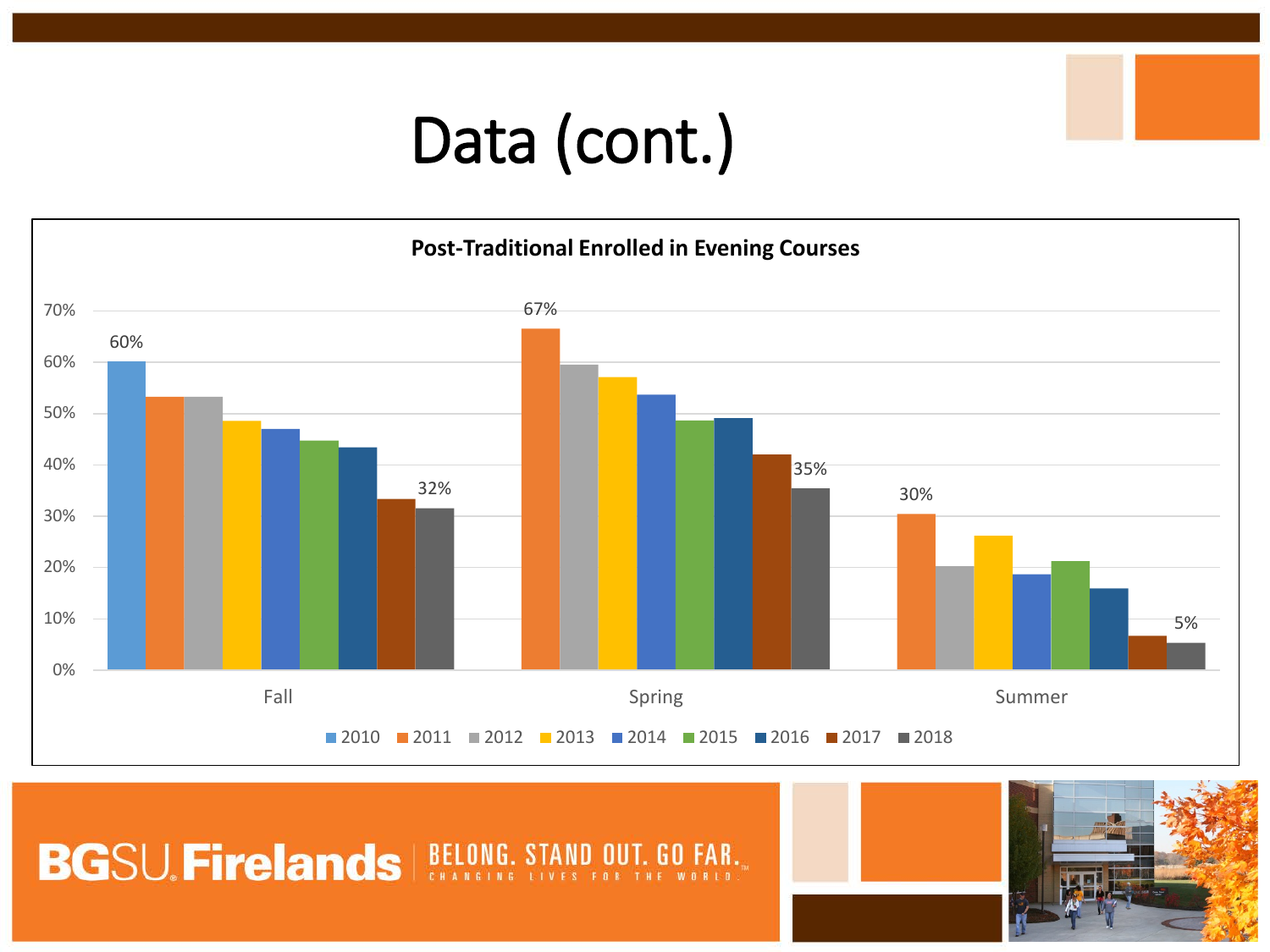## Data (cont.)



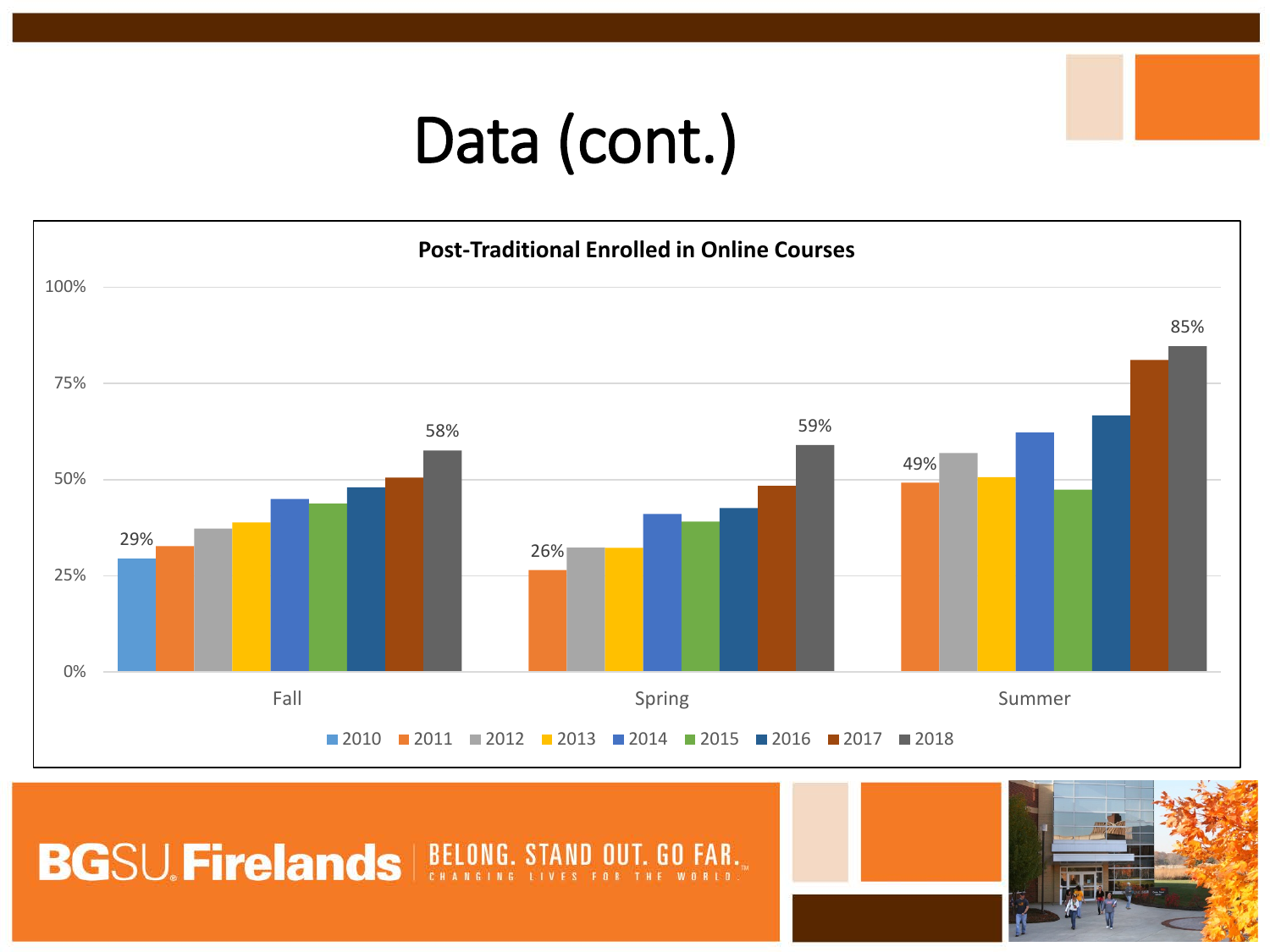### Persistence/Retention



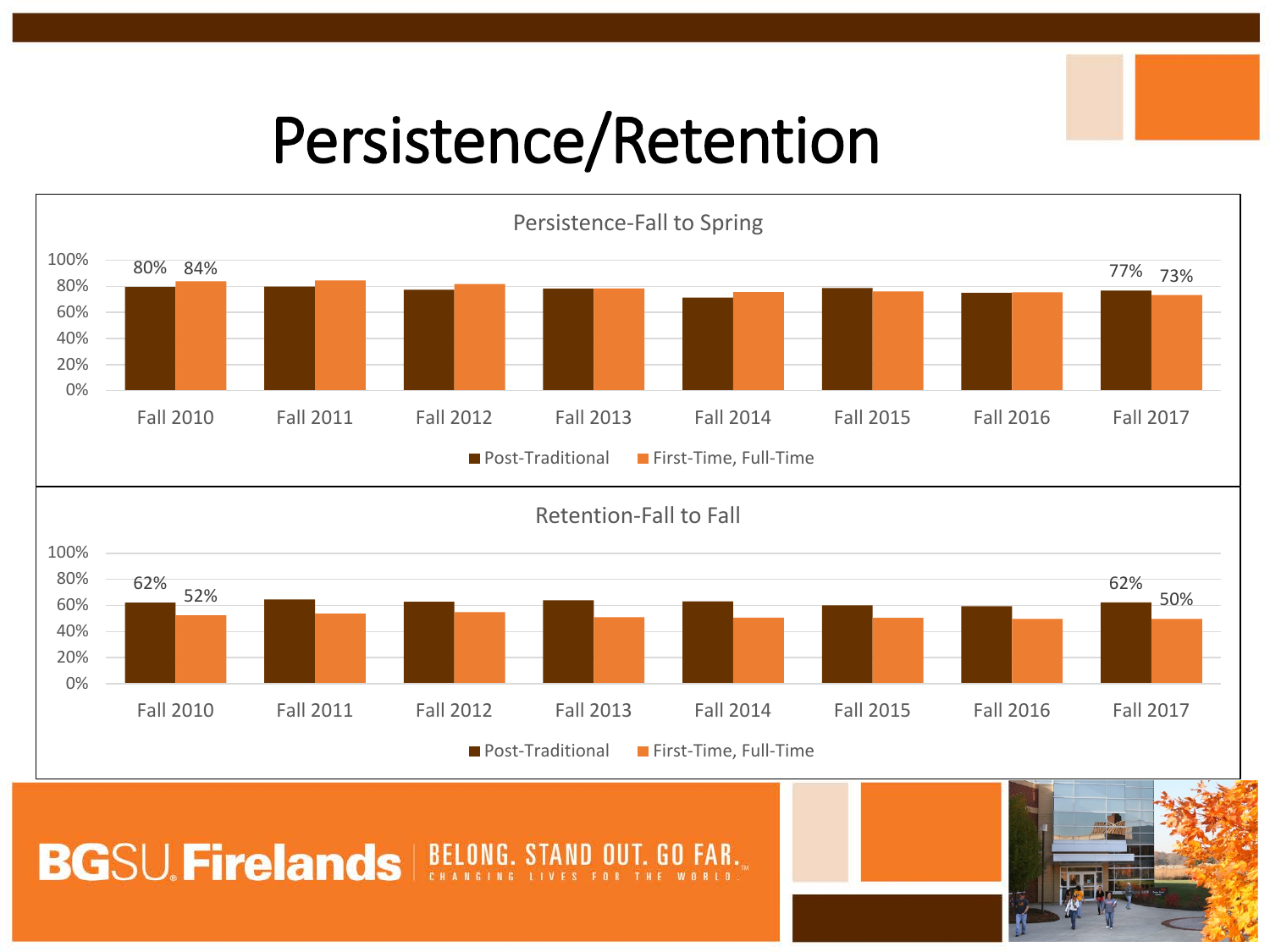### Post Traditional Transfers

| <b>Credit Hour Range</b> | <b>Count</b> | <b>Percent</b> |
|--------------------------|--------------|----------------|
| $ 0-15 $                 | 154          | 25.7%          |
| 16-30                    | 92           | 15.4%          |
| $ 31 - 45 $              | 76           | 12.7%          |
| 46-60                    | 70           | 11.7%          |
| $ 61 - 75$               | 53           | 8.8%           |
| 76-100                   | 54           | 9.0%           |
| 101-120                  | 25           | 4.2%           |
| $ 121$ and above         | 75           | 12.5%          |
| Total                    | 599          | 100.0%         |

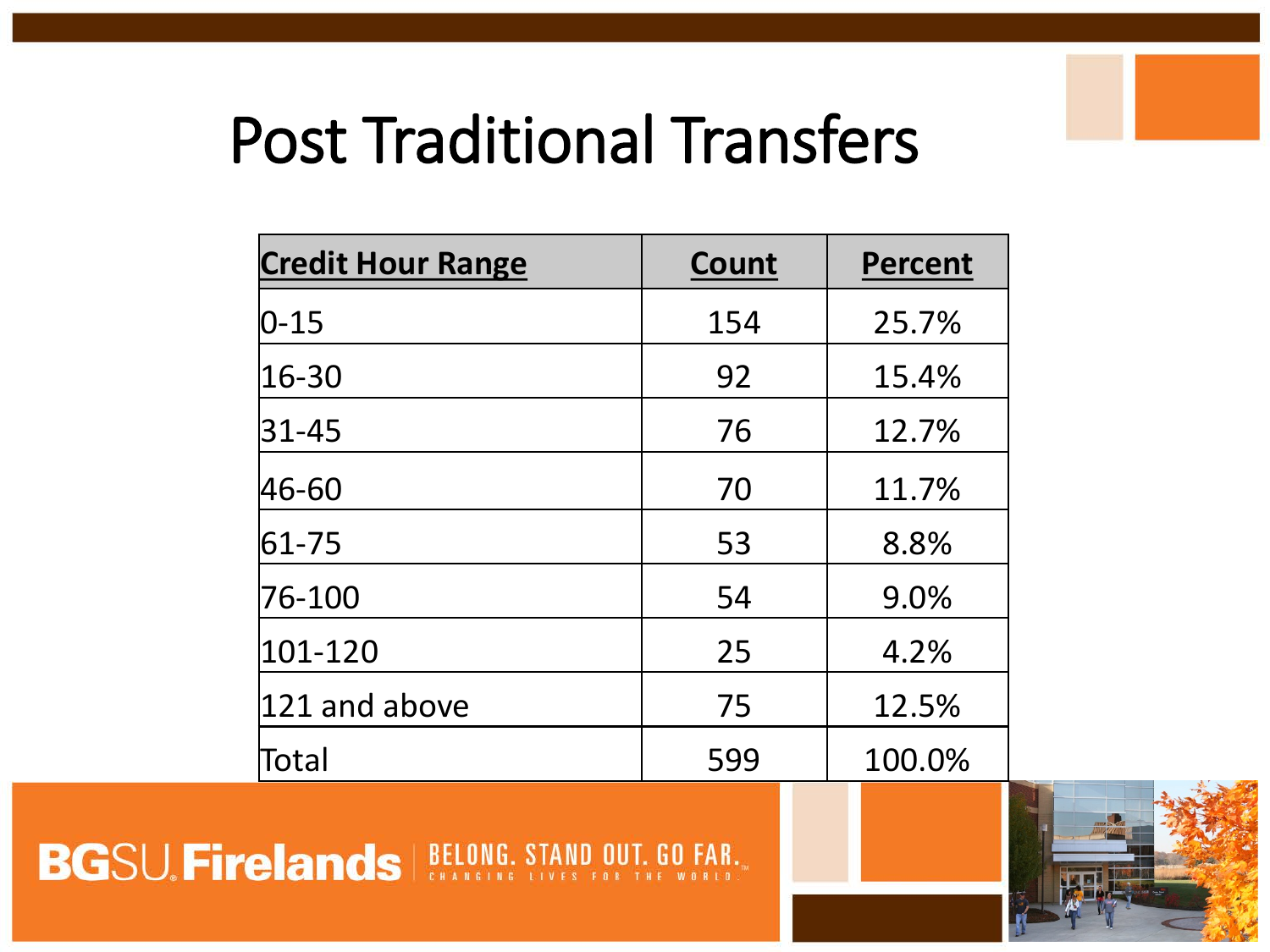## Post Traditional Stop/Drop Out

| <b>Credit Hour Range</b> | Count | <b>Percent</b> |
|--------------------------|-------|----------------|
| $ 0 - 15 $               | 541   | 37.18%         |
| 16-30                    | 205   | 14.09%         |
| $ 31 - 45 $              | 189   | 12.99%         |
| 46-60                    | 132   | 9.07%          |
| 61-75                    | 95    | 6.53%          |
| 76-100                   | 109   | 7.49%          |
| 101-120                  | 56    | 3.85%          |
| $ 121$ and above         | 128   | 8.80%          |
| Total                    | 1455  | 100.00%        |

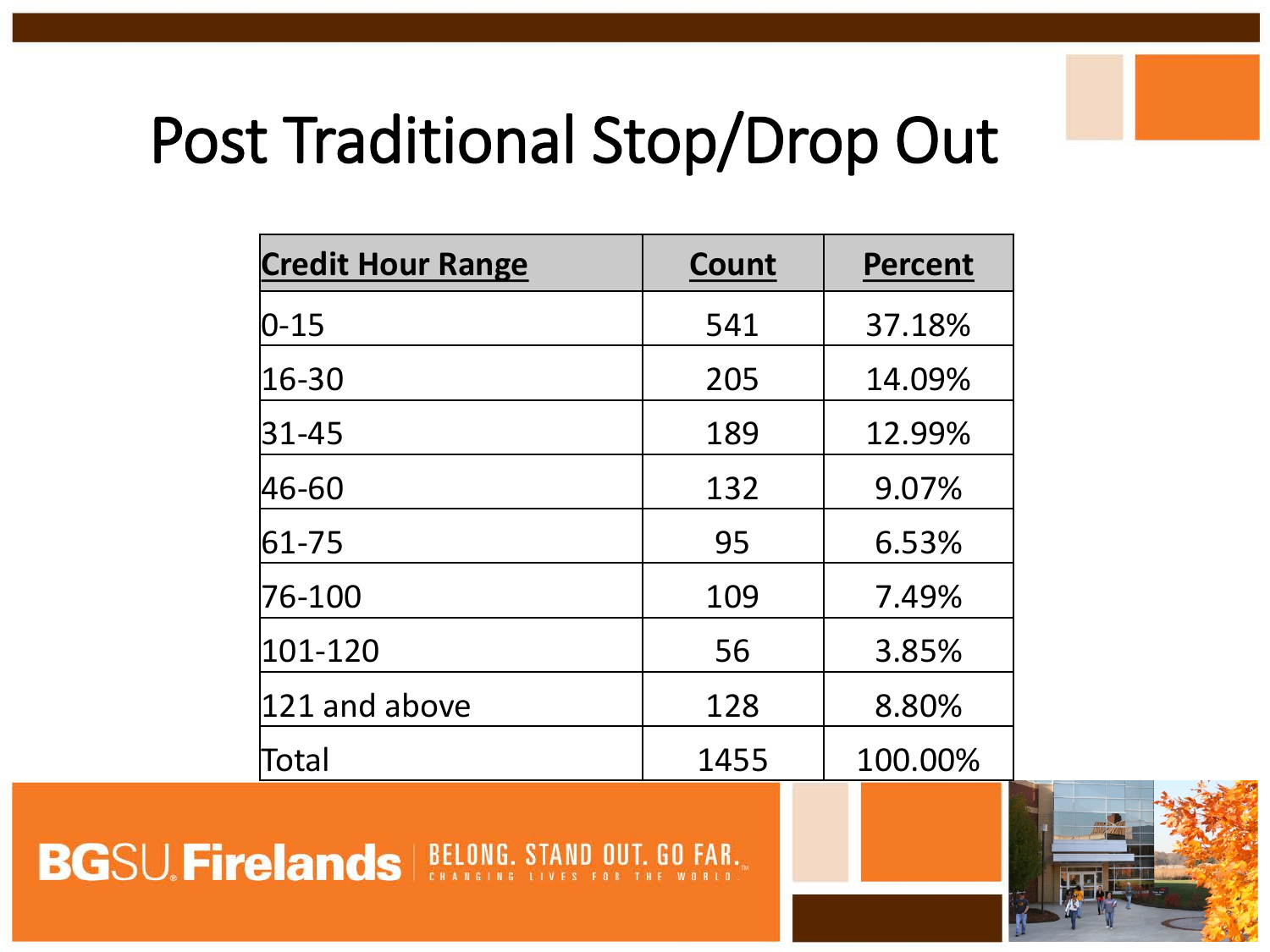## Northcentral Ohio has an undereducated population

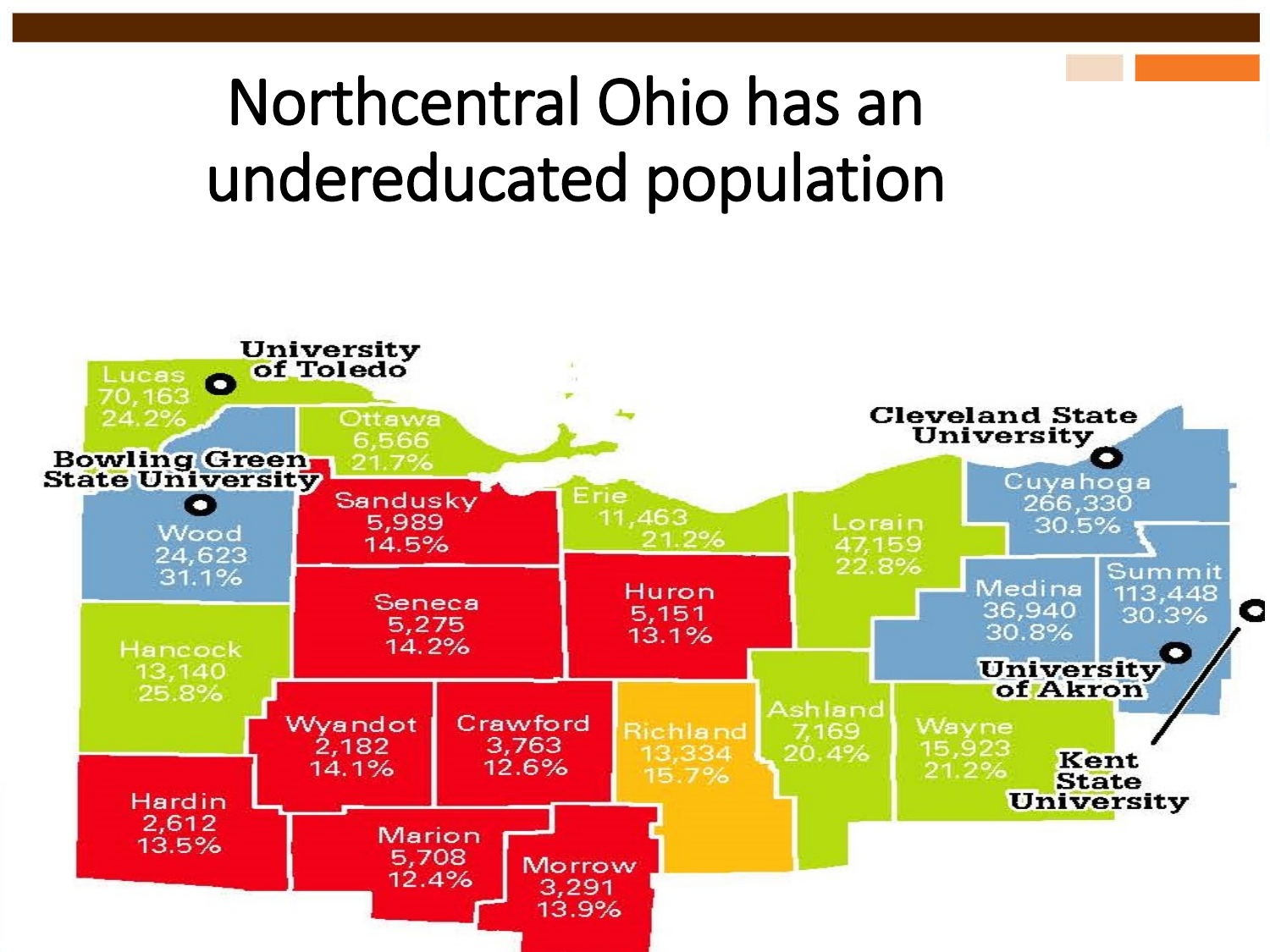## Proposal

### • **Post Traditional Student Advisor/Office**

• Offer support to post-traditional students, same as we do at BGSU campus

### • **Marketing**

- Update BGSU-Firelands website to be more inclusive
- Develop an identity for post traditional students at the BGSU-Firelands campus
- Rogers Report at BGSU-Firelands campus
- Advising at BGSU campus to promote Respiratory Care at BGSU-Firelands campus

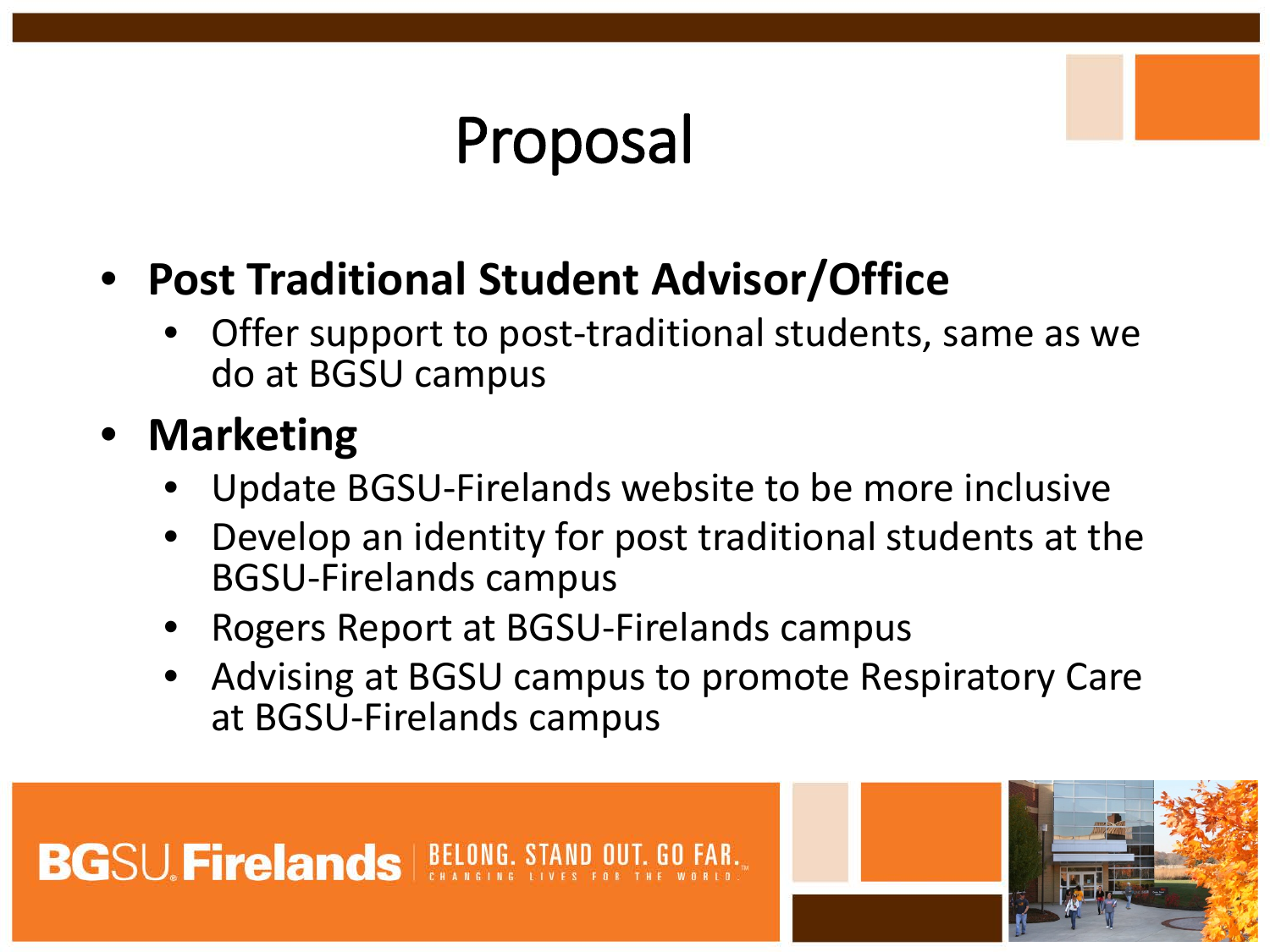- **Re-visit the 51% rule - (percentage of hours taken at main campus)**
	- Student takes 6 hours at BGSU-Firelands campus and 6 hours at BGSU campus. If course at BGSU-Firelands campus is cancelled, the students bursar bill increases  $\sim$  \$2,000 -\$3,000
	- On the average, 100 students each semester are balancing the 51% rule!



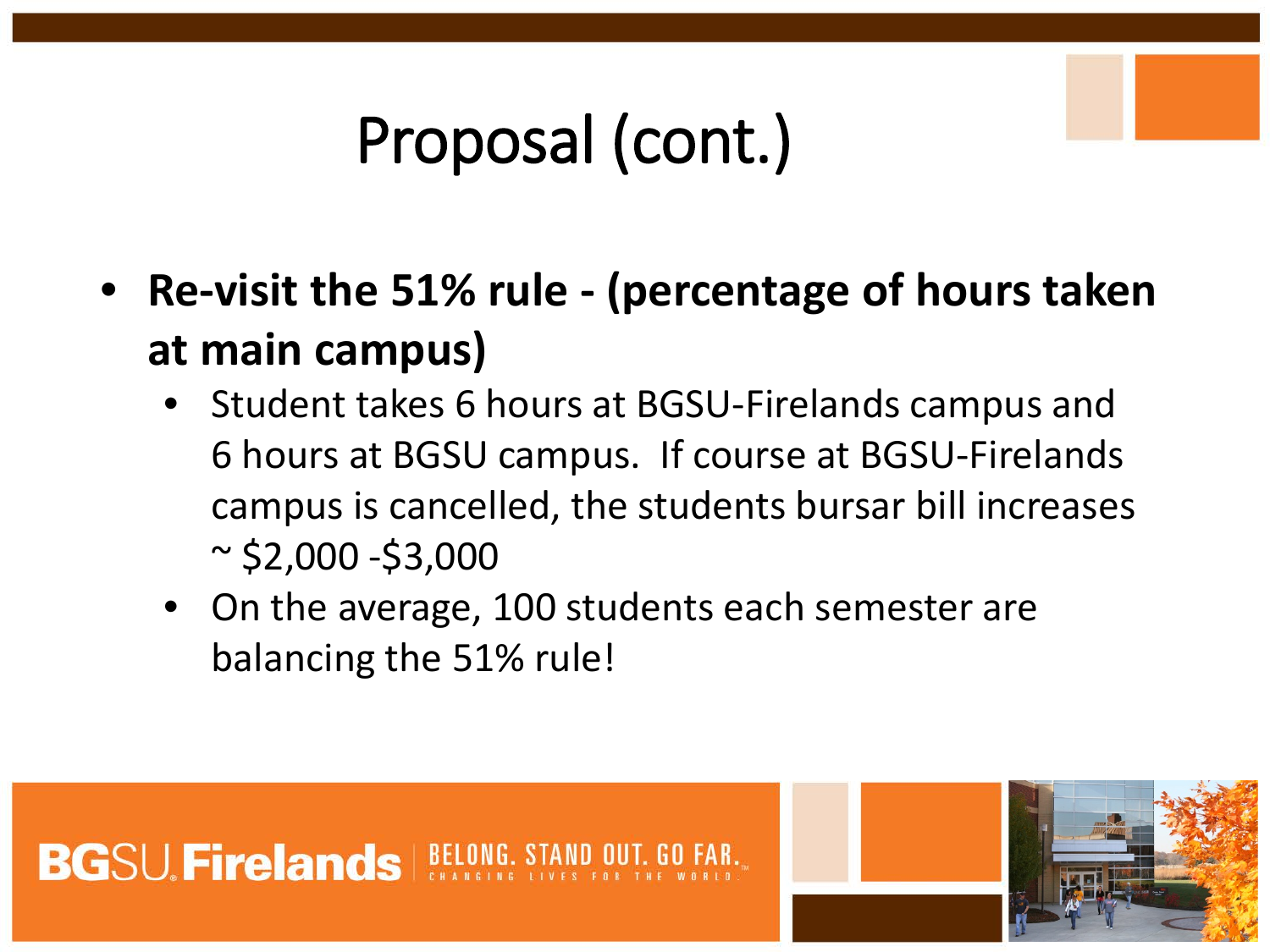#### • **Create Pathways to Success**

1. Partnering with local business to provide applied courses/certificates

- Mucci Farms LTD <https://www.muccifarms.com/>
- Humanetics ATD Manufacturing <http://www.humaneticsatd.com/>

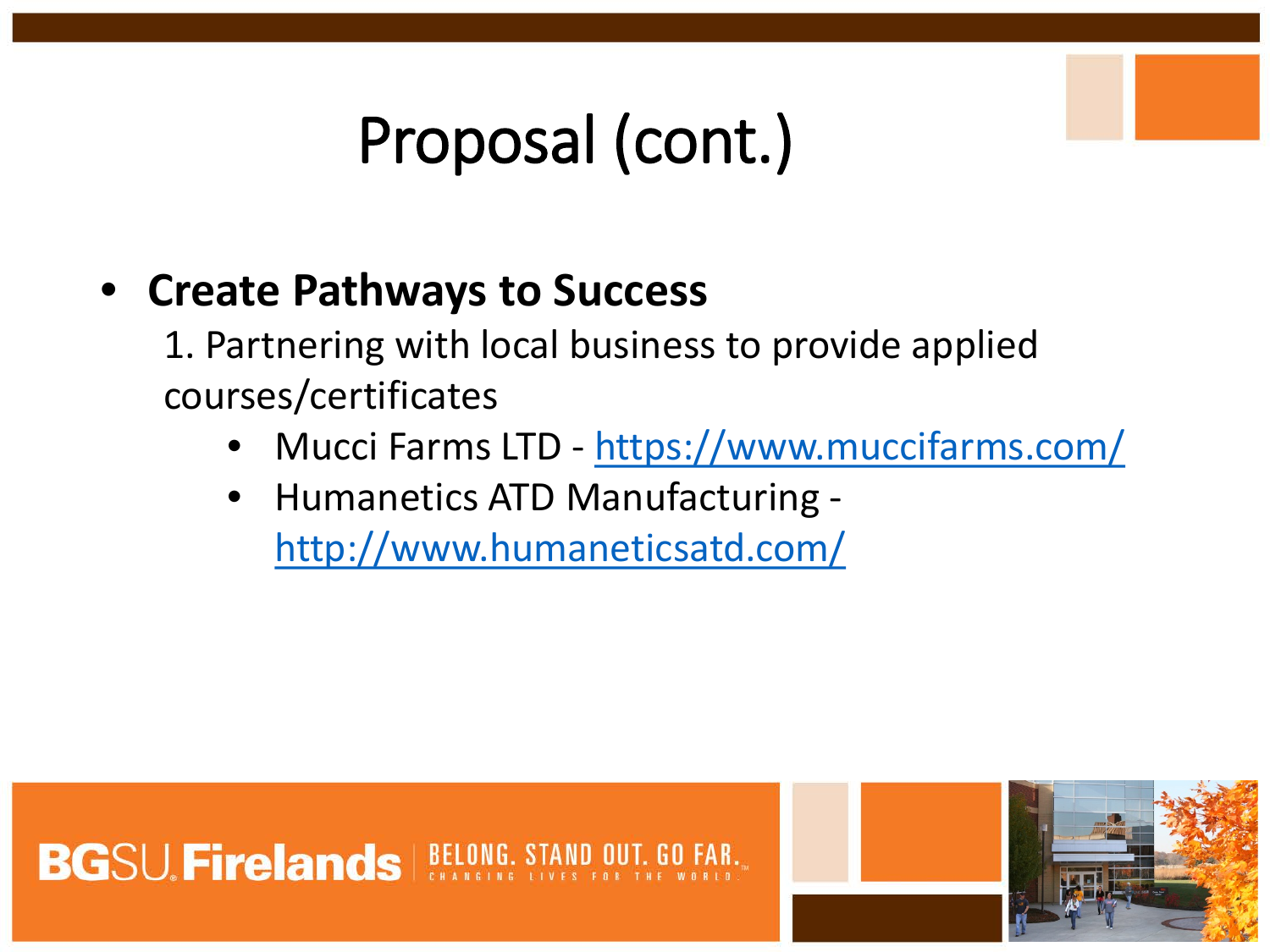2. Identifying opportunities to enhance enrollment

**Illustrate how General Business Management** associate degrees creates a pathway to career opportunities with a bachelors degree from BGSU College of Business



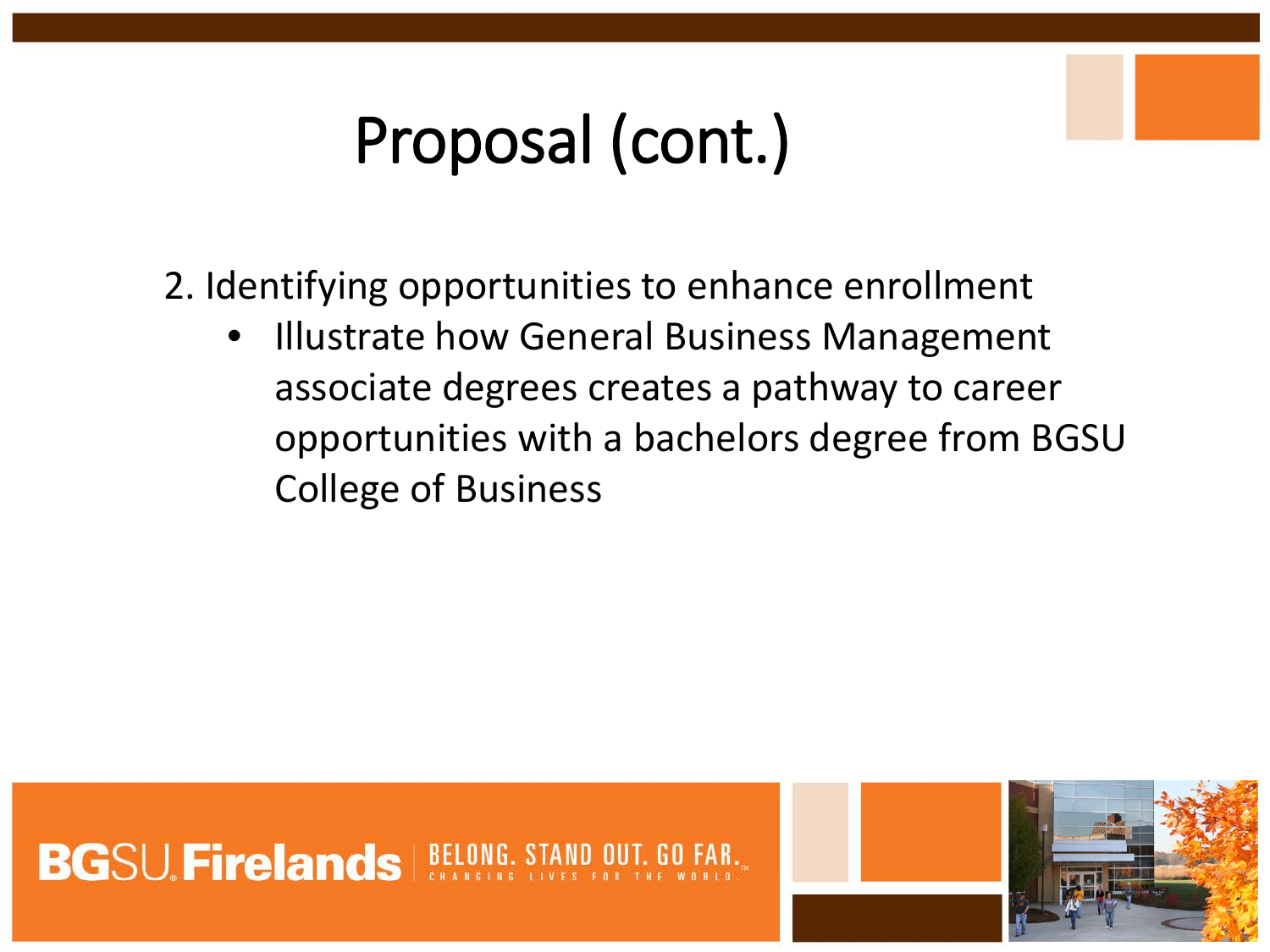3. Identifying opportunities to enhance enrollment

- Create a (4+2 year) program B.S. Biology, BGSU campus; Bachelor of Applied Health Science (Respiratory care) BGSU-Firelands.
- Expand the Medical Laboratory Science Program to include BGSU-Firelands to attract students from area community colleges (LCCC, Tri-C and Terra)



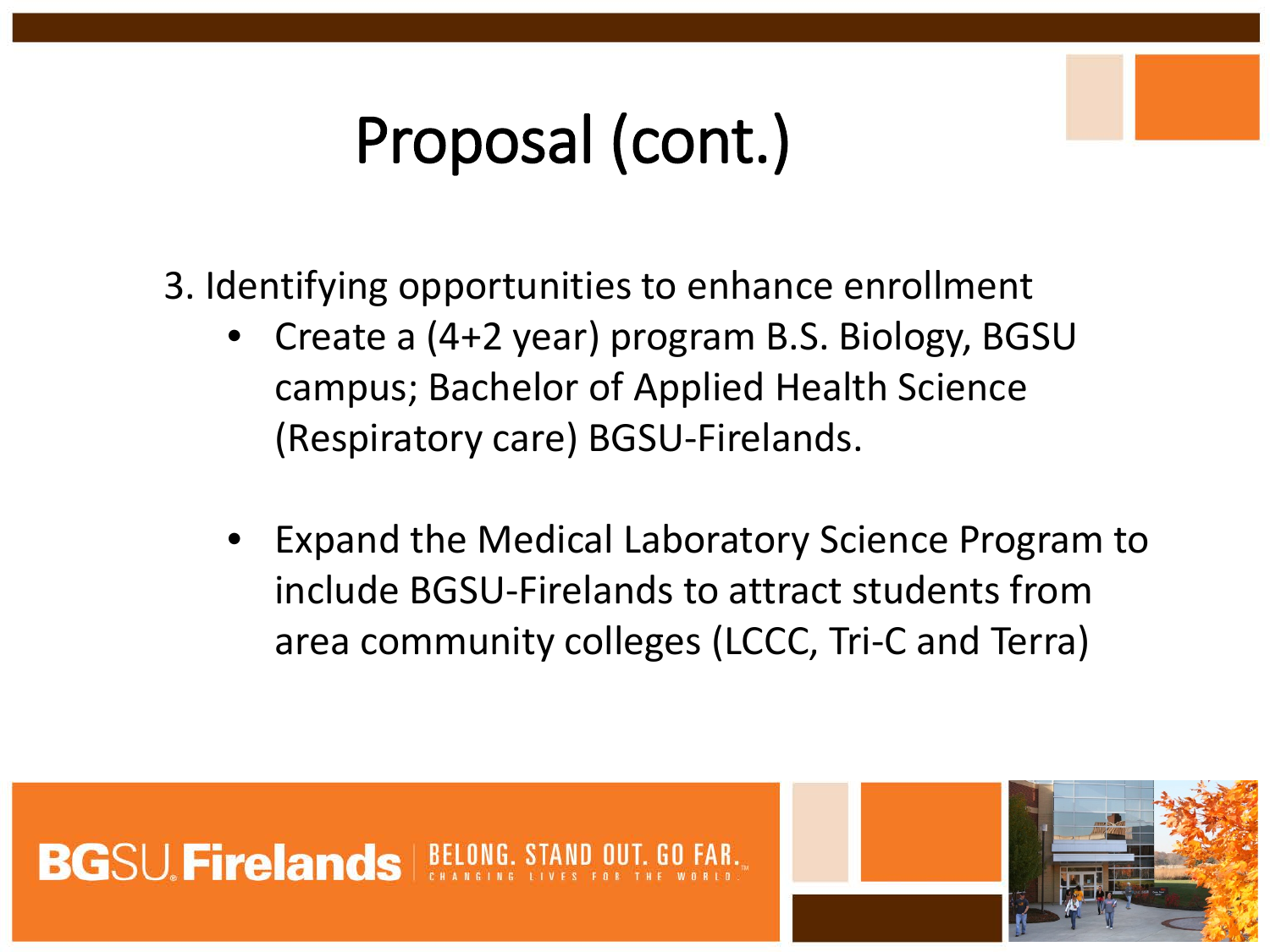*"We need to communicate with/market to nontraditionals with an emphasis on WHY they should go back, and HOW we can make it work for them rather than just emphasizing WHAT programs we have to offer. All three are important, but nontraditionals need to buy into the why and how before they can appreciate the what."* 

> • **Andrew Kurtz, Ph.D. Dean, BGSU Firelands**

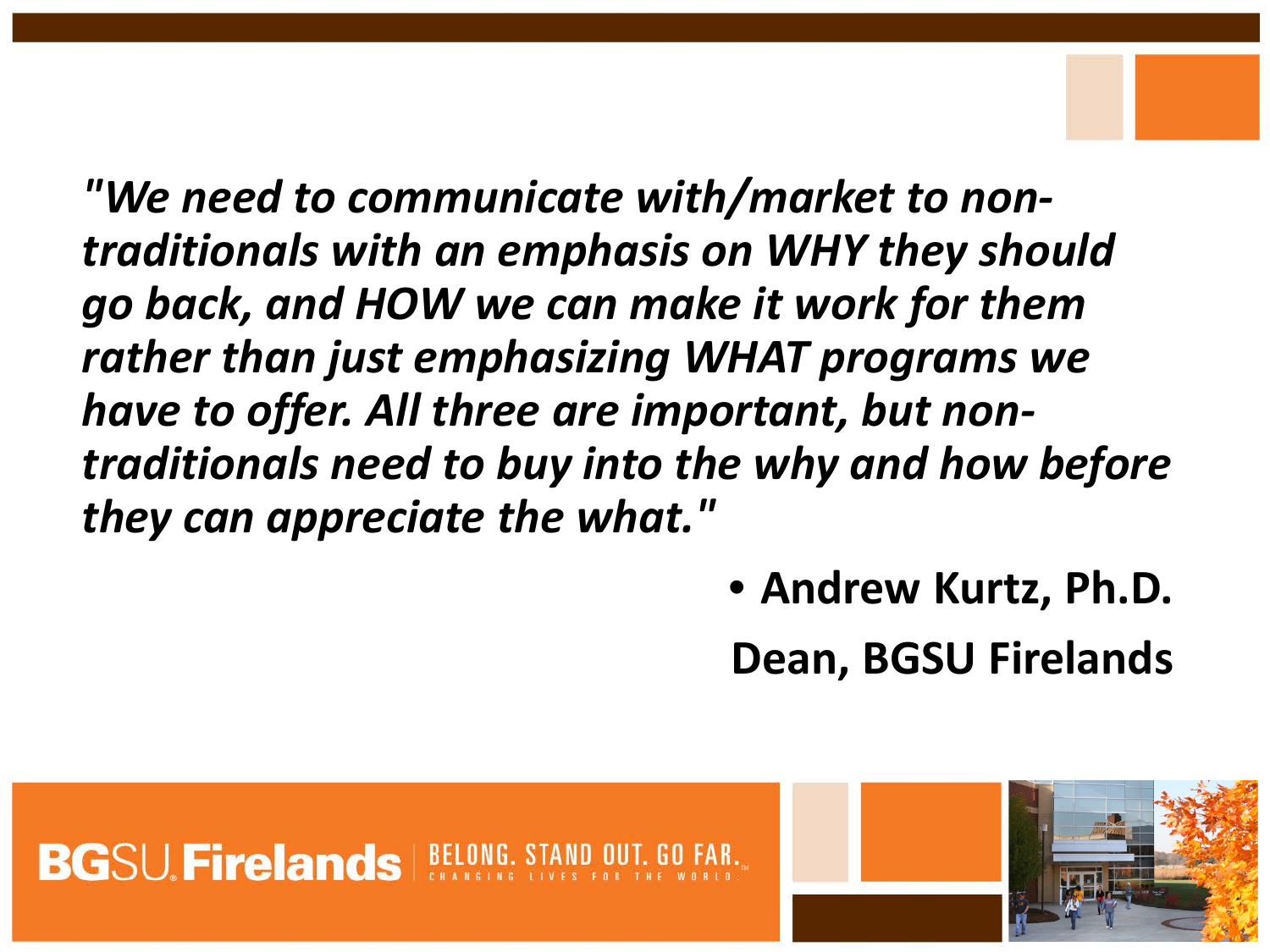### University Strategic Plan

### **1. Redefining Student Success**

- BGSU does not offer extensive academic programs in two of the largest areas of current enrollment growth at other universities, namely, health care and engineering.
	- BGSU-Firelands can address this!



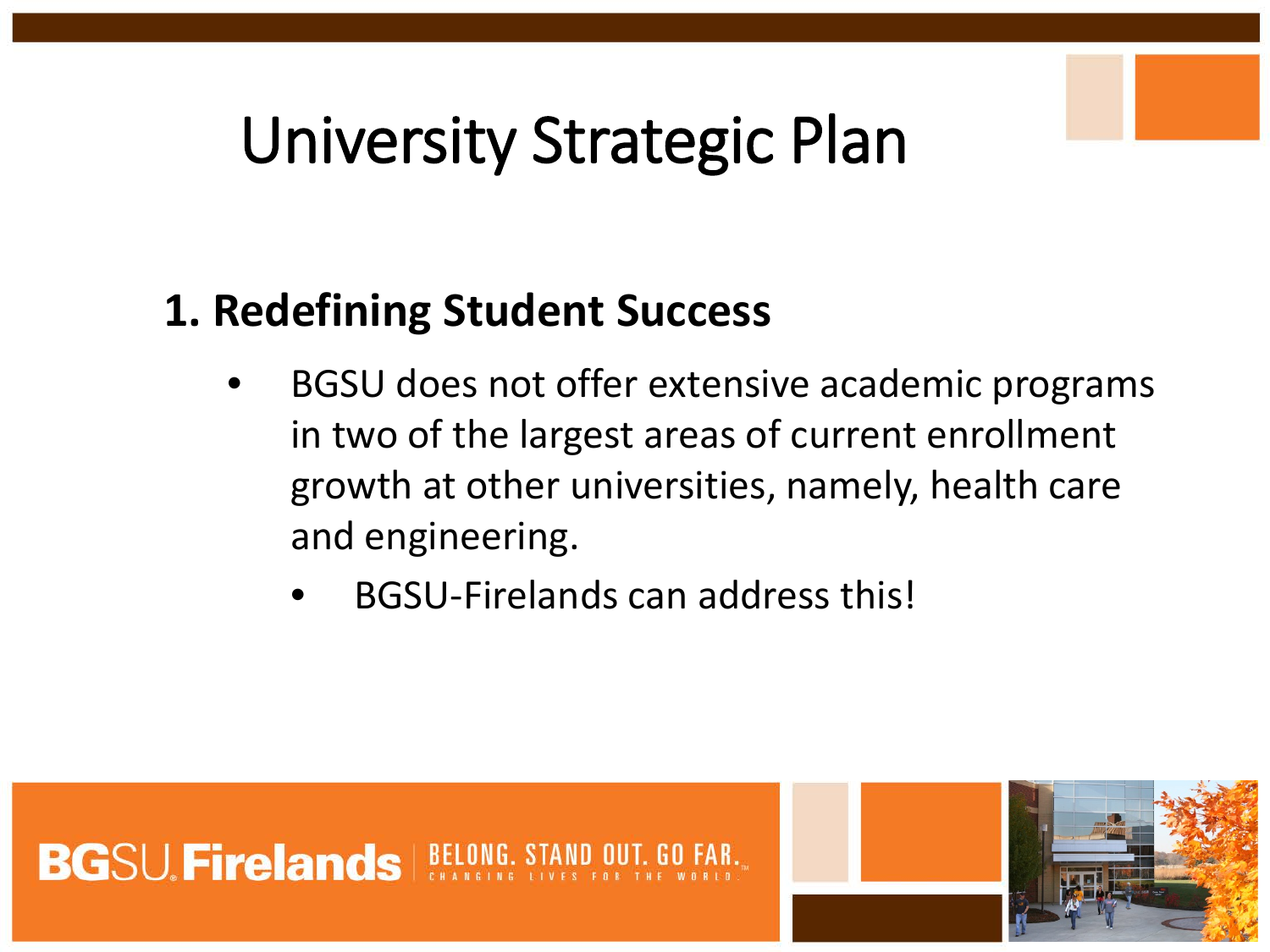## University Strategic Plan (cont.)

#### **4. Advancing our Impact through Engagement**

- With a strong vision of synergistic partnerships, BGSU will continue its success in developing new programs, providing new facilities, and growing collaborations among faculty, students, and the community.
	- The Medical Laboratory Science Program at BGSU-Firelands will address this!

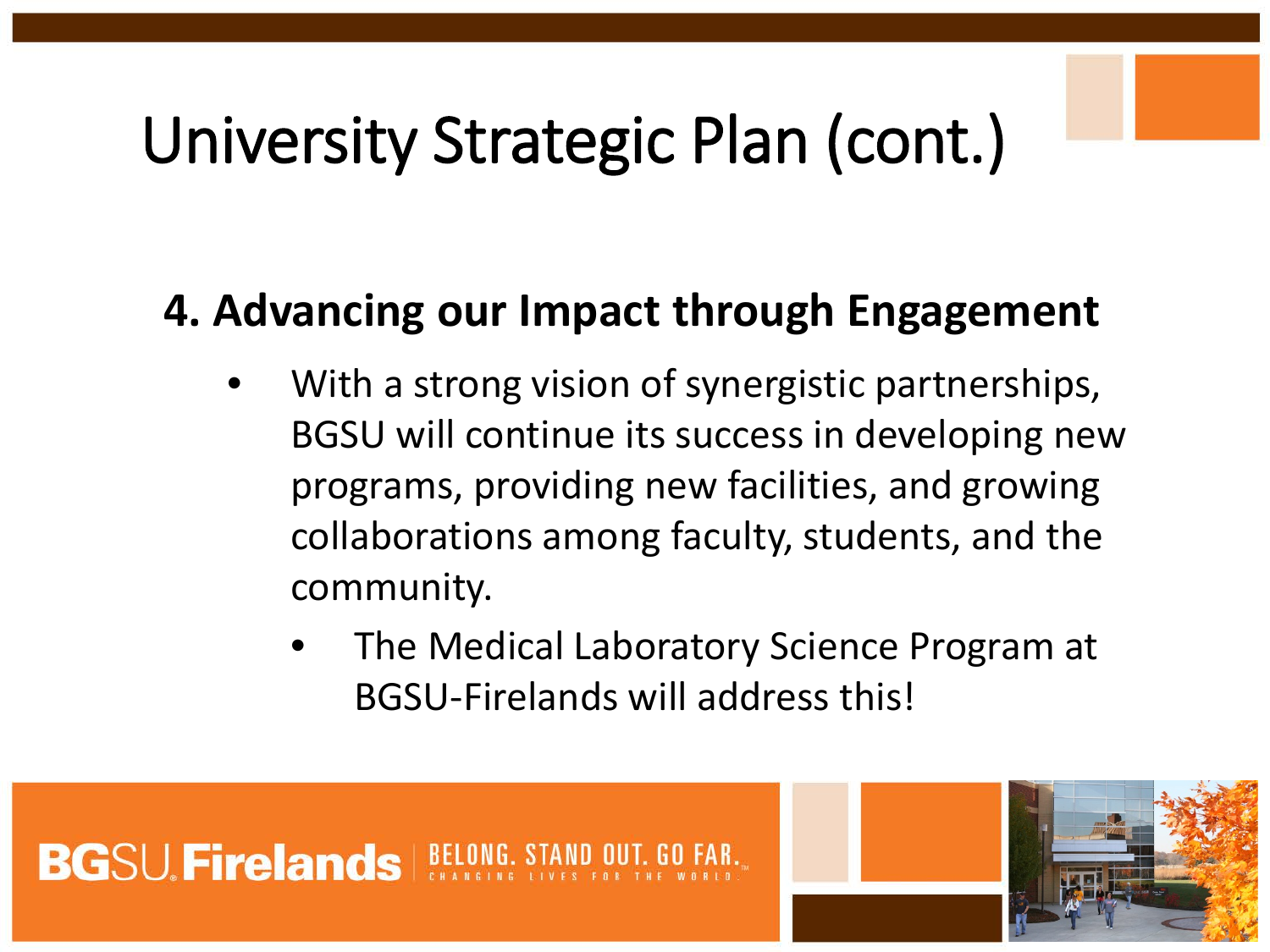## University Strategic Plan (cont.)

### **5. Aligning for Excellence and Value**

- We have, however, made good progress in using our limited resources more efficiently
	- The addition of a Post Traditional Student Advisor at BGSU-Firelands will address this!